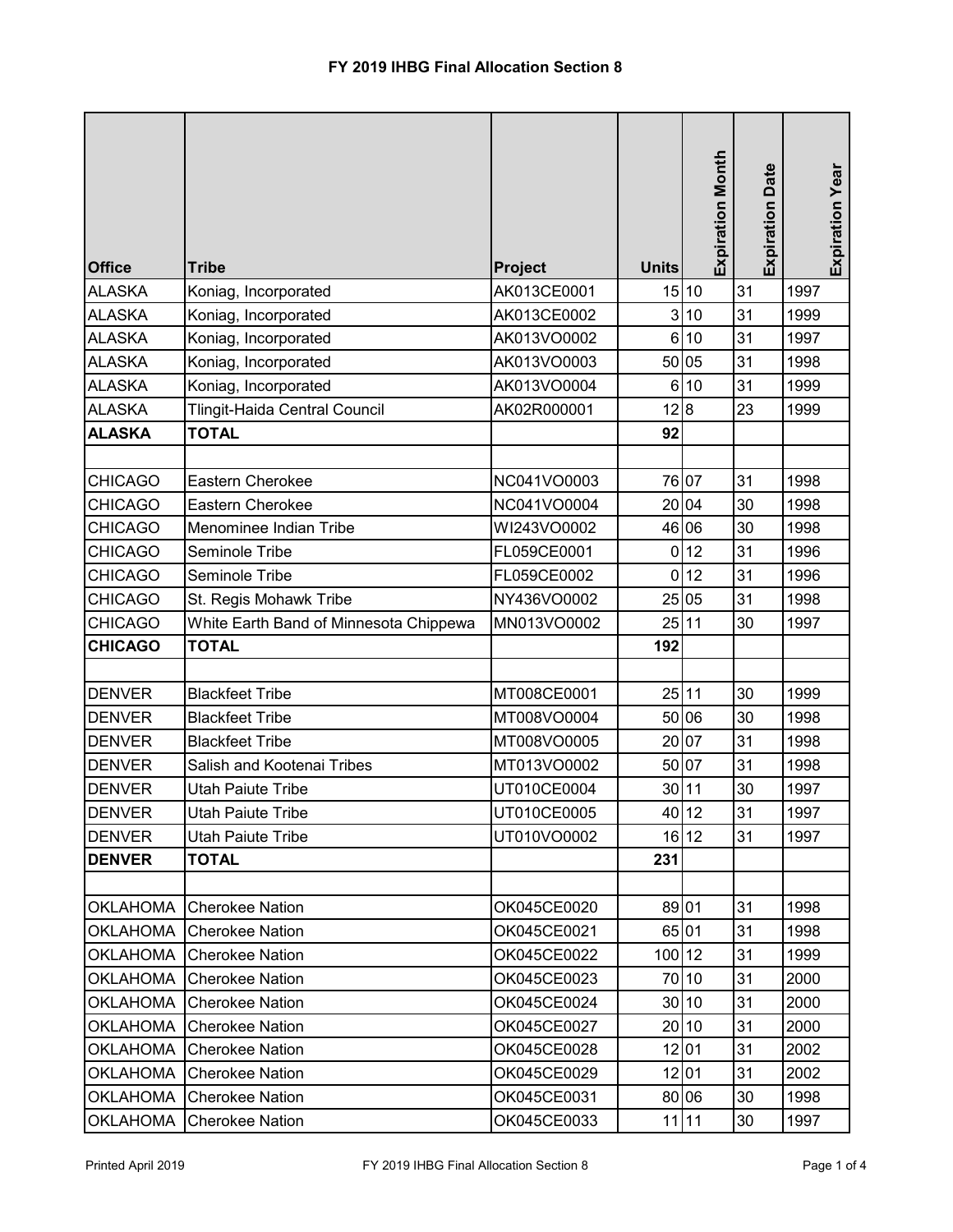| <b>Office</b>   | <b>Tribe</b>             | <b>Project</b> | <b>Units</b>   | <b>Expiration Month</b> | <b>Expiration Date</b> | Expiration Year |
|-----------------|--------------------------|----------------|----------------|-------------------------|------------------------|-----------------|
| <b>OKLAHOMA</b> | <b>Cherokee Nation</b>   | OK045CE0034    | 20 11          |                         | 30                     | 1997            |
| OKLAHOMA        | <b>Cherokee Nation</b>   | OK045CE0035    |                | 95 07                   | 31                     | 1998            |
| <b>OKLAHOMA</b> | <b>Cherokee Nation</b>   | OK045CE0036    |                | 28 10                   | 31                     | 1998            |
| <b>OKLAHOMA</b> | <b>Cherokee Nation</b>   | OK045CE0039    | 71             | 11                      | 30                     | 1997            |
| <b>OKLAHOMA</b> | <b>Cherokee Nation</b>   | OK045CE0041    | 34             | 04                      | 30                     | 1998            |
| <b>OKLAHOMA</b> | <b>Cherokee Nation</b>   | OK045CE0042    | 65             | 12                      | 31                     | 1997            |
| <b>OKLAHOMA</b> | <b>Cherokee Nation</b>   | OK045CE0043    |                | 58 05                   | 31                     | 1998            |
| <b>OKLAHOMA</b> | <b>Cherokee Nation</b>   | OK045CE0046    |                | 95 08                   | 31                     | 1998            |
| <b>OKLAHOMA</b> | <b>Cherokee Nation</b>   | OK045CE0047    | 100 08         |                         | 31                     | 1998            |
| <b>OKLAHOMA</b> | <b>Cherokee Nation</b>   | OK045VO0001    | 4              | 06                      | 30                     | 1999            |
| <b>OKLAHOMA</b> | <b>Cherokee Nation</b>   | OK045VO0002    |                | 29 12                   | 31                     | 1997            |
| <b>OKLAHOMA</b> | <b>Cherokee Nation</b>   | OK045VO0003    | 11             | 12                      | 31                     | 1997            |
| OKLAHOMA        | <b>Cherokee Nation</b>   | OK045VO0004    |                | 6 08                    | 31                     | 1998            |
| <b>OKLAHOMA</b> | <b>Cherokee Nation</b>   | OK045VO0005    | 37             | 03                      | 31                     | 1998            |
| <b>OKLAHOMA</b> | <b>Cherokee Nation</b>   | OK045VO0005    | $\overline{9}$ | 08                      | 31                     | 1998            |
| <b>OKLAHOMA</b> | <b>Cherokee Nation</b>   | OK045VO0006    |                | 35 09                   | 30                     | 2000            |
| <b>OKLAHOMA</b> | <b>Cherokee Nation</b>   | OK045VO0007    |                | 35 08                   | 31                     | 1998            |
| <b>OKLAHOMA</b> | <b>Cherokee Nation</b>   | OK045VO0007    |                | 42 09                   | 30                     | 2000            |
| <b>OKLAHOMA</b> | <b>Cherokee Nation</b>   | OK045VO0009    | 6              | 11                      | 30                     | 1997            |
| <b>OKLAHOMA</b> | <b>Cherokee Nation</b>   | OK045VO0010    | $6\phantom{.}$ | 11                      | 30                     | 1997            |
| <b>OKLAHOMA</b> | <b>Cherokee Nation</b>   | OK045VO0011    | 48             | 06                      | 30                     | 1998            |
| <b>OKLAHOMA</b> | <b>Cherokee Nation</b>   | OK045VO0012    | 14             | 10                      | 31                     | 1998            |
|                 | OKLAHOMA Cherokee Nation | OK045VO0013    |                | 5 10                    | 31                     | 1998            |
| <b>OKLAHOMA</b> | <b>Cherokee Nation</b>   | OK045VO0014    |                | 46 12                   | 31                     | 1999            |
| <b>OKLAHOMA</b> | Cherokee Nation          | OK045VO0015    |                | 10 12                   | 31                     | 1999            |
| <b>OKLAHOMA</b> | <b>Cherokee Nation</b>   | OK045VO0016    |                | 13 12                   | 31                     | 1999            |
| <b>OKLAHOMA</b> | <b>Cherokee Nation</b>   | OK045VO0018    |                | 30 08                   | 31                     | 1998            |
| <b>OKLAHOMA</b> | <b>Cherokee Nation</b>   | OK045VO0048    |                | 30 10                   | 31                     | 1998            |
| <b>OKLAHOMA</b> | Chickasaw                | OK047CE0021    |                | 12 01                   | 31                     | 2002            |
| <b>OKLAHOMA</b> | Chickasaw                | OK047CE0022    |                | 12 01                   | 31                     | 2002            |
| <b>OKLAHOMA</b> | Chickasaw                | OK047CE0023    |                | 21 01                   | 31                     | 2003            |
| <b>OKLAHOMA</b> | Chickasaw                | OK047CE0026    |                | 20 12                   | 31                     | 1997            |
| <b>OKLAHOMA</b> | Chickasaw                | OK047CE0031    |                | 5 11                    | 30                     | 1997            |
| <b>OKLAHOMA</b> | Chickasaw                | OK047CE0033    |                | 82 10                   | 31                     | 1997            |
| <b>OKLAHOMA</b> | Chickasaw                | OK047CE0034    |                | 48 06                   | 30                     | 1998            |
| <b>OKLAHOMA</b> | Chickasaw                | OK047CE0035    | 129 08         |                         | 31                     | 1998            |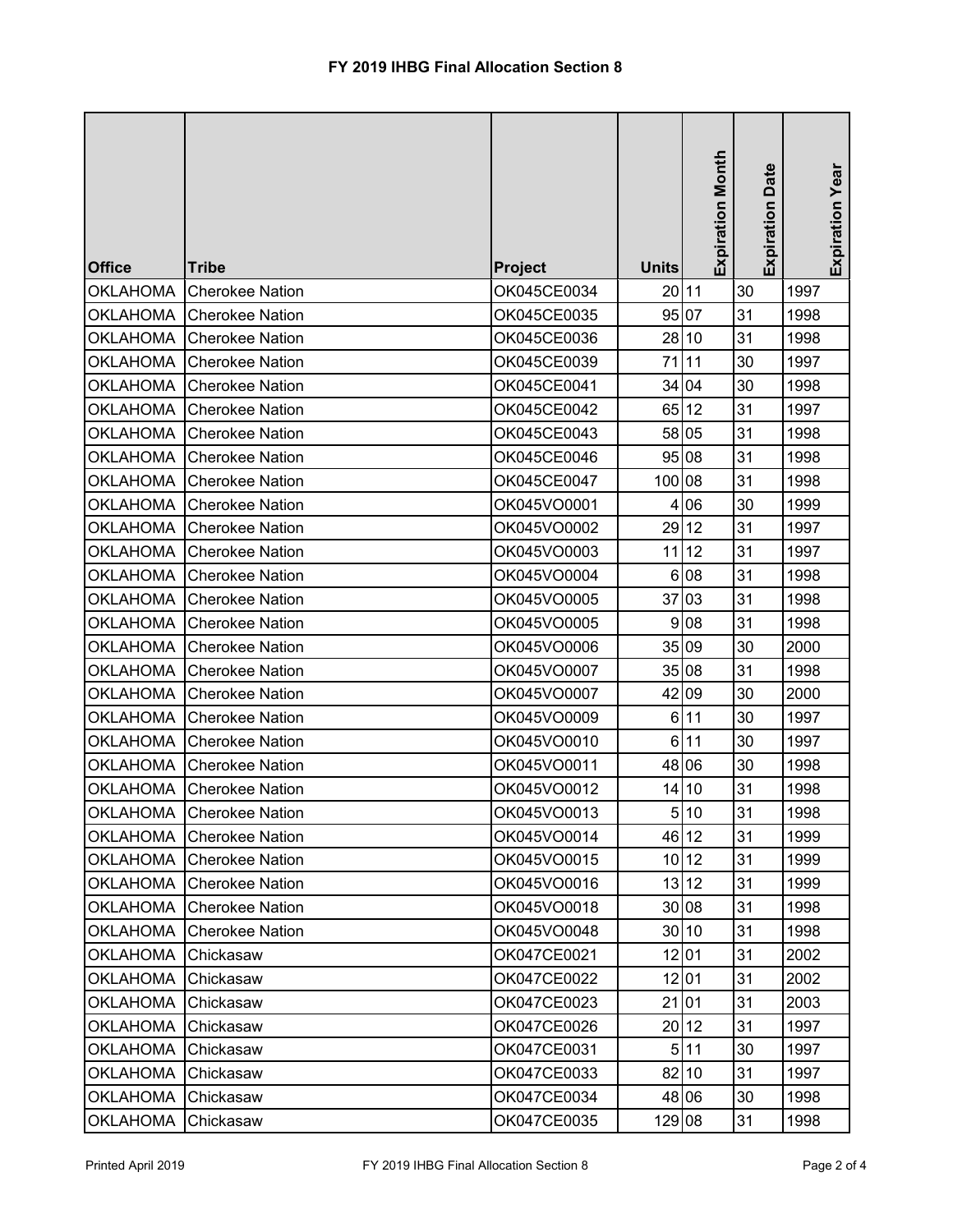|                         |                       |                               |                | <b>Expiration Month</b> | Date       | Expiration Year |
|-------------------------|-----------------------|-------------------------------|----------------|-------------------------|------------|-----------------|
|                         |                       |                               |                |                         |            |                 |
| <b>Office</b>           | <b>Tribe</b>          |                               |                |                         | Expiration |                 |
| <b>OKLAHOMA</b>         | Chickasaw             | <b>Project</b><br>OK047CE0036 | <b>Units</b>   | 15 08                   | 31         | 1998            |
| <b>OKLAHOMA</b>         | Chickasaw             | OK047CE0037                   |                | 40 12                   | 31         | 1997            |
| <b>OKLAHOMA</b>         | Chickasaw             | OK047CE0039                   | 4              | 08                      | 31         | 1998            |
| <b>OKLAHOMA</b>         | Chickasaw             | OK047VO0008                   | 7              | 12                      | 31         | 1997            |
| <b>OKLAHOMA</b>         | Chickasaw             | OK047VO0009                   | 7              | 12                      | 31         | 1997            |
| <b>OKLAHOMA</b>         | Chickasaw             | OK047VO0010                   | 6              | 12                      | 31         | 1997            |
| <b>OKLAHOMA</b>         | Chickasaw             | OK047VO0011                   | 20             | 02                      | 28         | 1998            |
| <b>OKLAHOMA</b>         | Chickasaw             | OK047VO0012                   | 5              | 11                      | 30         | 1997            |
| <b>OKLAHOMA</b>         | Chickasaw             | OK047VO0013                   | 4              | 11                      | 30         | 1997            |
| <b>OKLAHOMA</b>         | Chickasaw             | OK047VO0014                   | 4              | 11                      | 30         | 1997            |
| <b>OKLAHOMA</b>         | Chickasaw             | OK047VO0015                   | $\overline{3}$ | 11                      | 30         | 1997            |
| <b>OKLAHOMA</b>         | Chickasaw             | OK047VO0016                   | 5 <sup>1</sup> | 11                      | 30         | 1997            |
| <b>OKLAHOMA</b>         | Chickasaw             | OK047VO0017                   |                | 63 06                   | 30         | 1998            |
| OKLAHOMA                | Chickasaw             | OK047VO0018                   | 60             | 06                      | 30         | 1998            |
| OKLAHOMA                | <b>Choctaw Nation</b> | OK049CE0006                   |                | 25 08                   | 31         | 1998            |
| <b>OKLAHOMA</b>         | <b>Choctaw Nation</b> | OK049CE0009                   |                | 14 02                   | 28         | 2002            |
| <b>OKLAHOMA</b>         | <b>Choctaw Nation</b> | OK049CE0010                   |                | 10 02                   | 28         | 2002            |
| <b>OKLAHOMA</b>         | <b>Choctaw Nation</b> | OK049CE0011                   |                | 96 11                   | 30         | 1997            |
| <b>OKLAHOMA</b>         | <b>Choctaw Nation</b> | OK049CE0012                   | 168 09         |                         | 30         | 1998            |
| <b>OKLAHOMA</b>         | <b>Choctaw Nation</b> | OK049V00010                   | 61             | 06                      | 30         | 1998            |
| <b>OKLAHOMA</b>         | <b>Choctaw Nation</b> | OK049VO0006                   | 10             | 11                      | 30         | 1997            |
| <b>OKLAHOMA</b>         | <b>Choctaw Nation</b> | OK049VO0007                   | 20             | 11                      | 30         | 1997            |
| OKLAHOMA                | Choctaw Nation        | OK049VO0008                   |                | 10   11                 | 30         | 1997            |
| <b>OKLAHOMA</b>         | <b>Choctaw Nation</b> | OK049VO0009                   |                | 25 02                   | 28         | 1998            |
| <b>OKLAHOMA</b>         | Peoria Tribe          | OK143CE0003                   |                | 20 09                   | 30         | 1998            |
| <b>OKLAHOMA</b>         | Peoria Tribe          | OK143CE0004                   |                | 30 09                   | 30         | 1998            |
| <b>OKLAHOMA</b>         | Peoria Tribe          | OK143VO0001                   |                | 10 06                   | 30         | 1998            |
| OKLAHOMA                | Seminole Nation       | OK093CE0002                   | 150 09         |                         | 30         | 1998            |
| <b>OKLAHOMA   TOTAL</b> |                       |                               | 2,692          |                         |            |                 |
|                         |                       |                               |                |                         |            |                 |
| <b>PHOENIX</b>          | Karuk                 | CA134VO0001                   |                | 12 08                   | 31         | 1997            |
| <b>PHOENIX</b>          | Navajo Nation         | AZ012VO0003                   |                | 9 02                    | 28         | 1997            |
| <b>PHOENIX</b>          | Navajo Nation         | AZ012VO0006                   |                | 50 08                   | 31         | 1998            |
| <b>PHOENIX</b>          | Navajo Nation         | AZ012VO0007                   |                | 1701                    | 31         | 2000            |
| <b>PHOENIX</b>          | <b>TOTAL</b>          |                               | 88             |                         |            |                 |
|                         |                       |                               |                |                         |            |                 |